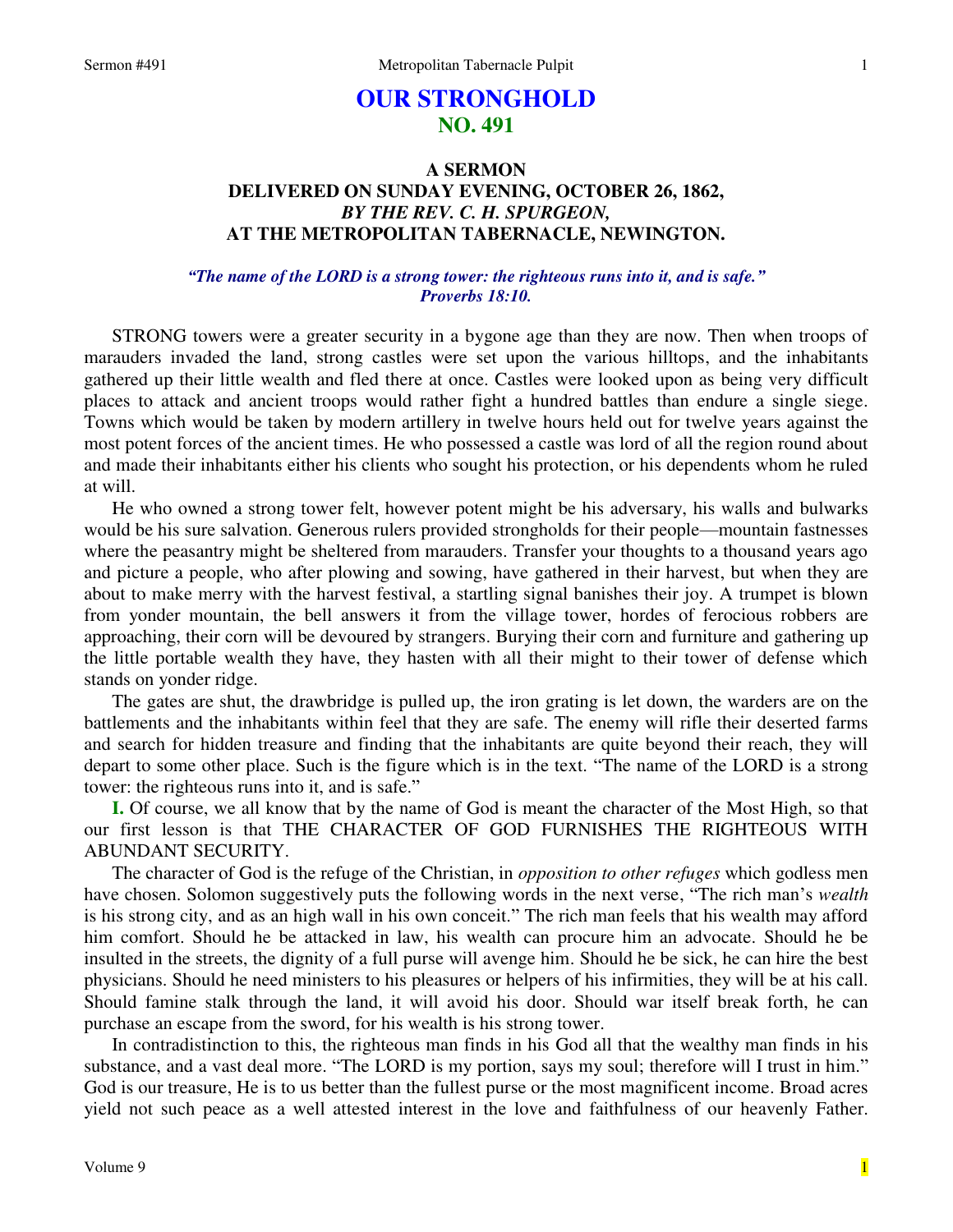Provinces under our sway could not bring to us greater revenues than we possess in Him who makes us heirs of all things by Christ Jesus.

Other men who trust not in their wealth, nevertheless make *their own names* a strong tower. To say the truth, a man's good name is no mean defense against the attacks of his fellow men. To wrap one's self about in the garment of integrity is to defy the chill blast of slander and to be well-armed against the arrows of slander. If we can appeal to God and say, "Lord, You know that in this thing I am not wicked," then let the mouth of the liar pour forth his slanders, let him scatter his venom where he may, we bear an antidote within before which his poison yields its power.

But this is only true in a very limited sense. Death soon proves to men that their own good name can afford them no consolation and under conviction of sin, a good reputation is no shelter. When conscience is awake, when the judgment is unbiased, when we come to know something of the law of God and of the justice of His character, we soon discover that self-righteousness is no hiding place for us, a crumbling battlement which will fall on the neck of him that hides behind it—a pasteboard fortification yielding to the first shock of the law—a refuge of lies to be beaten down with the great hailstones of eternal vengeance—such is the righteousness of man.

The righteous trusts not in this—not *his* own name, but the name of his God, not his own character, but the character of the Most High is his strong tower. Numberless are those castles in the air to which men hasten in the hour of peril. Ceremonies lift their towers into the clouds. Professions pile their walls high as mountains and works of the flesh paint their delusions till they seem substantial bulwarks. But all, all, shall melt like snow and vanish like a mist. Happy is he who leaves the sand for the rock, the phantom for the substance.

The name of the Lord is a strong tower to the Christian, not only in opposition to other men's refuges, but *as a matter of fact* and reality. Even when he is not able to perceive it by experience, yet God's character is the refuge of the saint. If we come to the bottom of things, we shall find that the basis of the security of the believer lies in the character of God.

I know you will tell me it is the covenant, but what is the covenant worth, if God were changeable, unjust, untrue? I know you will tell me that the confidence of the believer is in the blood of Christ, but what were the blood of Christ if God were false? If after Christ had paid the ransom, the Lord should deny Him the ransomed, if after Christ had stood the substitute, the Judge of men should yet visit upon our heads, for whom He suffered, our own guilt, if JEHOVAH could be unrighteous, if He could violate His promise and become faithless as we are—then I say, that even the blood of Christ would afford us no security.

You tell me that there is His promise, but again I remind you that the value of a man's promise must depend on his character. If God were not such that He cannot lie, if He were not so faithful that He cannot repent, if He were not so mighty that He cannot be frustrated when He intends to perform, then His promises were but waste paper. His words like our words, would be but wind, and afford no satisfactory shelter for a soul distressed and anxious.

But you will tell me He has sworn with an oath. Brethren, I know He has. He has given us two immutable things in which it is impossible for Him to lie, that we may have strong consolation. But still what is a man's oath worth irrespective of his character? Is it not after all what a man is that makes his assertions to be eminently mistrusted or profoundly believed? And it is because our God cannot by any means foreswear Himself but must be true, that His oath becomes of value to you and to me.

Brethren, after all, let us remember that the purpose of God in our salvation is the glorifying of His own character and this it is that makes our salvation positively sure. If everyone who trusts in Christ is not saved then is God dishonored, the Lord of Hosts has hung up His shield and if in the face of the whole earth He accomplish not that which He declares He will perform in this book, then is His escutcheon stained. I say it, He has flung down the gauntlet to sin, and death, and hell, and if He is not the conqueror over all these in the heart of every soul that trusts in Him, then He is no more the God of Victories, nor can we shout His everlasting praise as the Lord mighty in battle.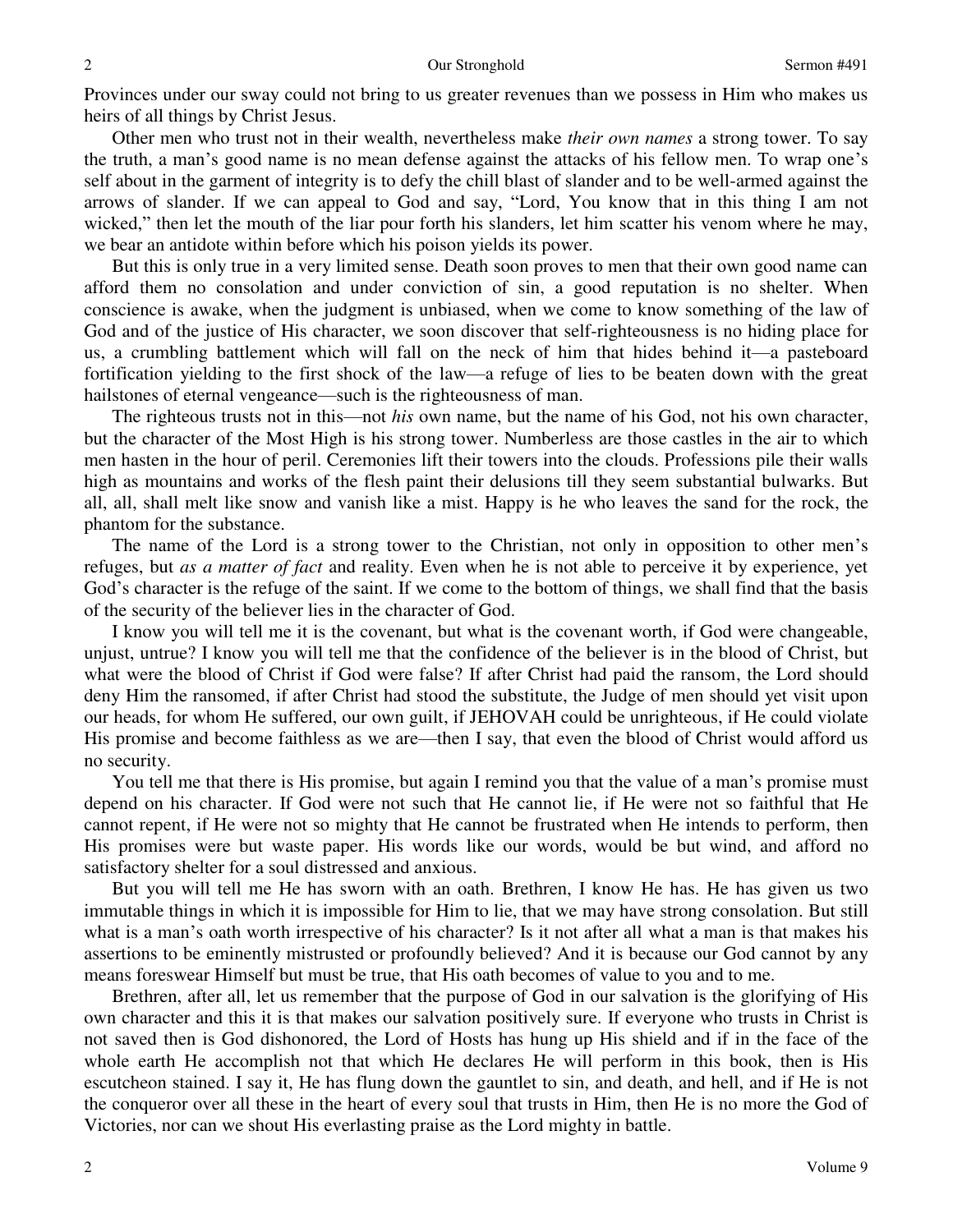### Sermon #491 Our Stronghold

His character then you see, when we come to the basis of all, is the granite formation upon which must rest all the pillars of the covenant of grace and the sure mercies thereof. His wisdom, truth, mercy, justice, power, eternity, and immutability, are the seven pillars of the house of sure salvation. If we would have comfort, we can surely find it in the character of God. This is our strong tower, we run into it and we are safe.

Mark, beloved, not only is this true as a matter of fact, but it is true *as a matter of experience*. I hope I shall now speak the feelings of your hearts, while I say we have found the character of God to be an abundant safeguard to us. We have known full well the trials of life! Thank God we have, for what would any of us be worth if we had no troubles? Troubles, like files, take away our rust. Like furnaces, they consume our dross, like winnowing fans, they drive away the chaff, and we should have had but little value, we should have had but little usefulness, if we had not been made to pass through the furnace. But in all our troubles, we have found the character of God a comfort.

You have been poor—very poor. I know some of you here have been out of work a long time, and you have wondered where your bread would come from, even for the next meal. Now, what has been your comfort? Have you not said, "God is too good to let me starve. He is too bountiful to let me want." And so, you see, you have found His character to be your strong tower.

Or else you have had personal sickness. You have long lain on the bed of weariness, tossing to and fro, and then the temptation has come into your heart to be impatient, "God has dealt harshly with you," the evil one whispers. But how do you escape? Why you say, "No, He is no tyrant. I know Him to be a sympathizing God." "In all their afflictions he was afflicted, the angel of his presence saved them."

Or else you have had losses—many losses, and you have been apt to ask, "How can these things be? How is it I have to work so long and plod so hard, and have to look about me with all my wits to earn but little, and yet when I have made money it melts? I see my wealth like a flock of birds upon the fields, here one moment and gone the next, for a passerby claps his hands and everything takes to itself wings and flies away." Then, we are apt to think that God is unwise to let us toil for nought, but lo, we run into our strong tower and we feel it cannot be. No, the God who sent this affliction could not have acted in a thoughtless, reckless, wisdomless manner. There must be something here that shall work for my good.

You know, brethren, it is useless for me to attempt to describe the various ways in which your trials come, but I am sure they that know JEHOVAH's name will put their trust in Him. Perhaps your trial has been want and then you have said, "His name is JEHOVAH-Jireh, the Lord will provide." Or else you have been banished from friends, perhaps from country, but you have said, "Ah! His name is JEHOVAH-Shammah, the Lord is there." Or else you have had a disturbance in your family. There has been war within and war without, but you have run into your strong tower, for you have said, "His name is JEHOVAH-Shalom, the Lord send peace." Or else the world has slandered you and you yourself have been conscious of sin, but you have said, "His name is JEHOVAH-Tsidkenu, the Lord our righteousness." And so you have gone there and been safe. Or else many have been your enemies, then His name has been "JEHOVAH-Nissi, the Lord my banner." And so He has been a strong tower to you. Defy then brethren—defy, in God's strength, tribulations of every sort and size. Say, with the poet,

> *"There is a safe and secret place Beneath the wings divine, Reserved for all the heirs of grace,* **That refuge now is mine.**

*The least and feeblest here may hide Uninjured and unawed, While thousands fall on every side, I rest secure in God."*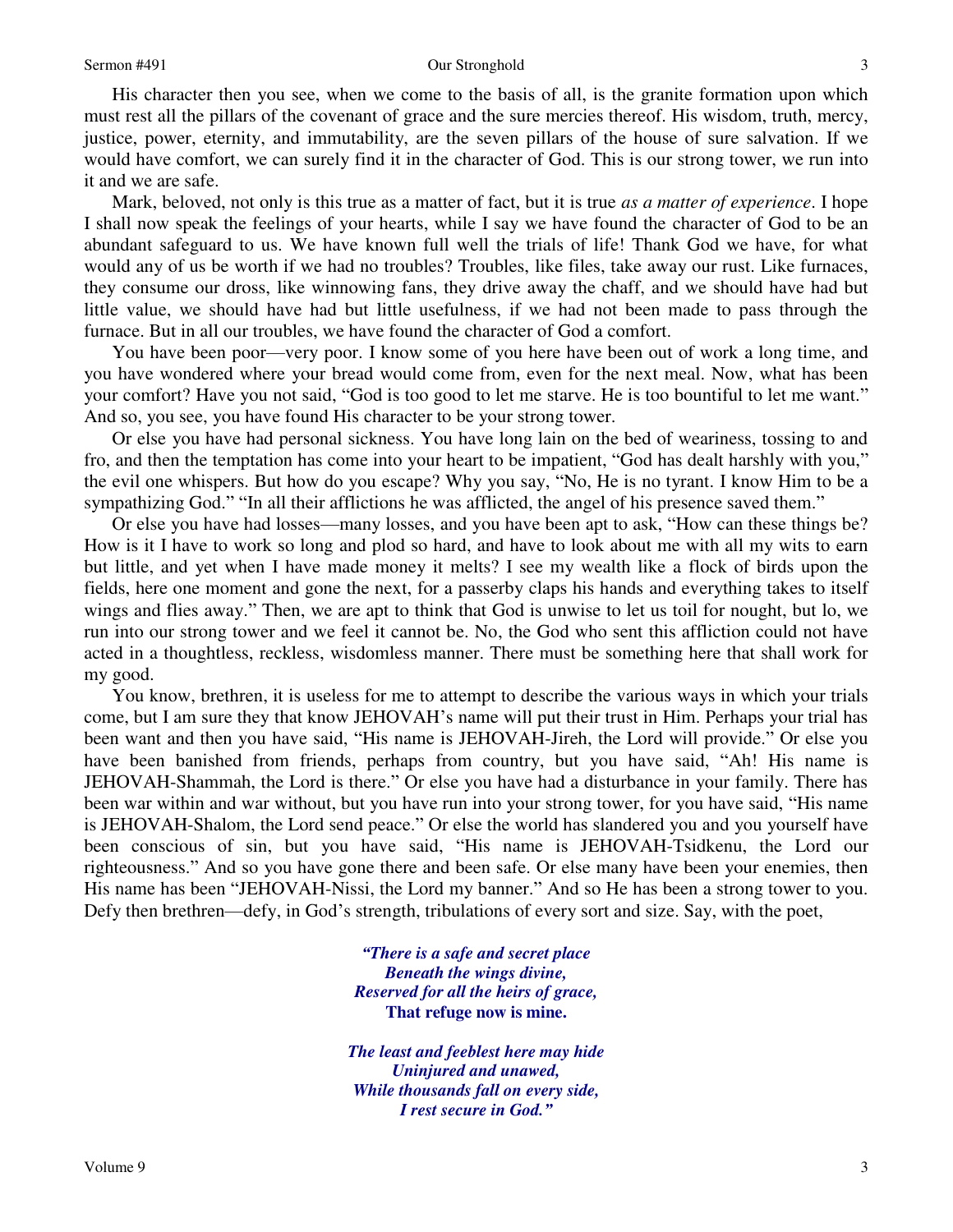But beloved, besides the trials of this life, we have *the sins of the flesh*, and what a tribulation these are. But the name of our God is our strong tower then. At certain seasons, we are more than ordinarily conscious of our guilt. And I would give little for your piety, if you do not sometimes creep into a corner with the poor publican and say, "God be merciful to me a sinner." Broken hearts and humble walkers, these are dear in Jesu's eyes. There will be times with all of us when our saintship is not very clear, but our sinnership is very apparent. Well, then, the name of our God must be our defense, "He is very merciful." "For I will be merciful to their unrighteousness, and their sins and their iniquities will I remember no more."

Yea, in the person of Christ, we even dare to look at His justice with confidence, since, "He is faithful and just to forgive us our sins and to cleanse us from all unrighteousness." Possibly it is not so much the guilt of sin that troubles you, as the power of sin. You feel as if you must one day fall by the hand of this enemy within. You have been striving and struggling, but the old Adam is too much for you. It is a stern conflict and you fear that the sons of Anak will never be driven out. You feel you carry a bombshell within your heart, your passions are like a powder magazine—you are walking where the flakes of fire are flying, and you are afraid a spark may fall and then there will be a terrible destruction of everything. Ah! then there is the power of God, there is the truth of God, there is the faithfulness of God, and despite all the desperate power of sin, we find a shelter here in the character of the Most High.

Sin sometimes comes with all the terrors of the law. Then, if you know not how to hide yourself behind your God, you will be in an evil plight. It will come at times with all the fury of the flesh, and if you cannot perceive that your flesh was crucified in Christ and that your life is a life in Him and not in yourself, then you will soon be put to the rout. But he who lives in his God and not in himself, and he who wraps Christ's righteousness about him, and is righteous in Christ, such a man may defy all the attacks of the flesh and all the temptations of the world. He shall overcome through the blood of the Lamb. "This is the victory that overcomes the world, even our faith."

Then, beloved, there are the temptations of the devil, and these are very dreadful. But how sweet it is still to feel that the character of God is our strong tower. Without walls of grace and bulwarks of mercy, how can a tempted soul escape the clutches of the arch-destroyer? But where the soul lies in the entrenchments of divine promise, all the devils in hell cannot carry it by storm.

I saw this week, one whom many of you greatly respect, the former pastor of this church, Mr. James Smith, of Cheltenham—[since departed, to be with Christ, which is far better]—a name well-known by his innumerable little works which are scattered everywhere and cannot fail to do good. You will remember that about a year ago he was struck with paralysis and one half of his body is dead. But yet when I saw him on the bed, I had not seen a more cheerful man in the full heyday of strength. I had been told that he was the subject of very fearful conflicts at times.

So after I had shook hands with him, I said, "Friend Smith, I hear you have many doubts and fears!" "Who told you that?" said he, "for I have none." "Never have any? Why I understood you had many conflicts." "Yes," he said, "I have many conflicts, but I have no doubts. I have many wars within, but I have no fears. Who could have told you that? I hope I have not led anyone to think that. It is a hard battle, but I know the victory is sure. After I have had an ill night's rest—of course, through physical debility—my mind is troubled and then that old coward, Satan, who would be afraid to meddle with me perhaps if I were strong, attacks me when I am weak. But I am not afraid of him—don't you go away with that opinion. He does throw many fiery darts at me, but I have no doubt as to my final victory."

Then he said, in his own way, "I am just like a packet that is all ready to go by train, packed, corded, labeled, paid for, and on the platform, waiting for the express to come by and take me to glory. I wish I could hear the whistle now," said he, "I had hoped I would have been carried to heaven long ago, but still I am fine. And then" he said, "I have been telling your George Moore, over there, that I am not only *on* the rock, but that I am cemented *to* the rock, and that the cement is as hard as the rock, so there is no fear of my perishing. Unless the rock falls, I cannot, unless the Gospel perishes, I cannot perish."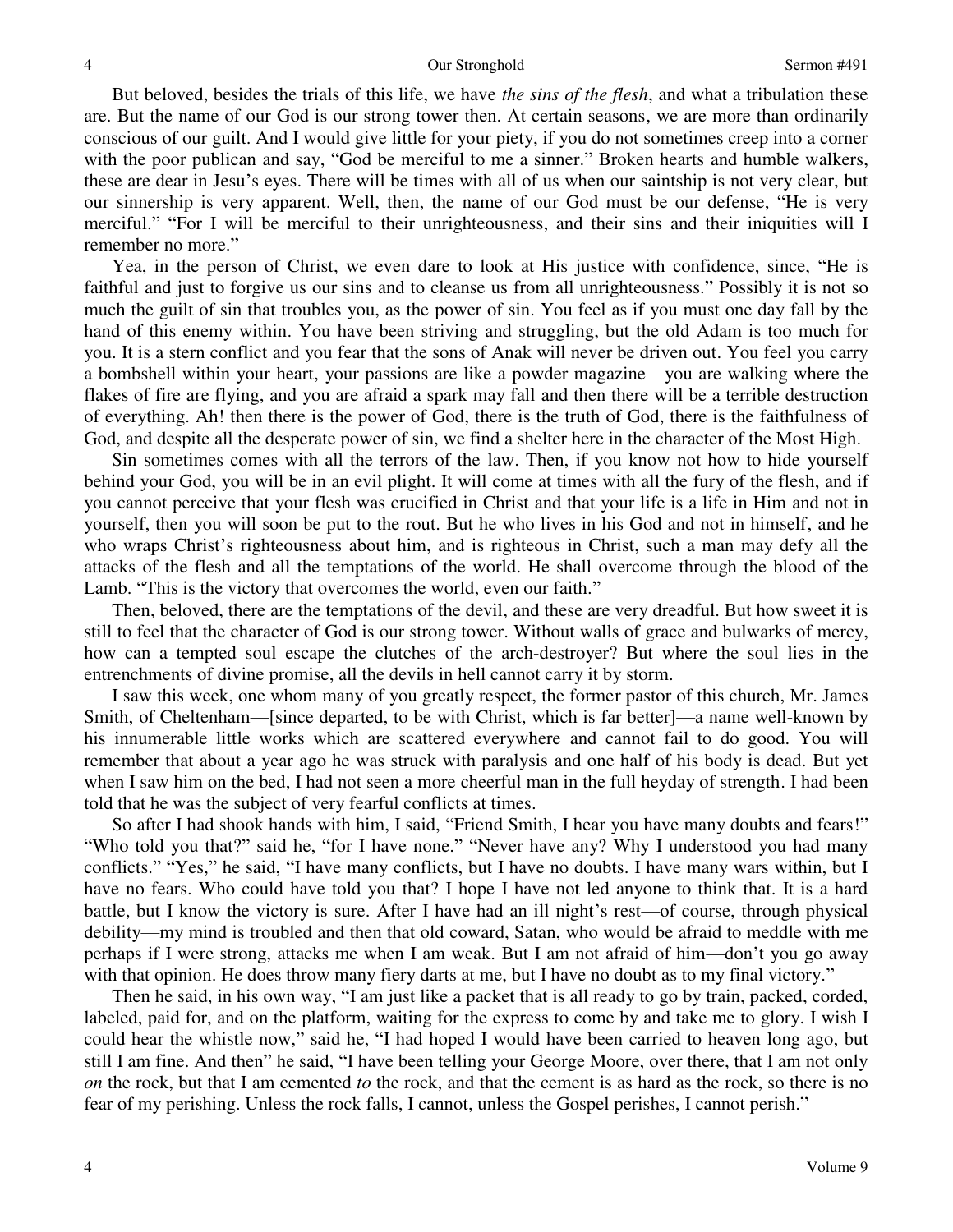#### Sermon #491 Our Stronghold

Now, here was a man attacked by Satan—he did not tell me of the bitter conflicts he had within, I know they were severe enough. He was anxious to bear a good testimony to the faithfulness of his gracious Lord. But you see, it was his God who was his stronghold. He ran to this—the immutability, the faithfulness, the truthfulness, the mightiness of that God upon whose arm he leaned. If you and I will do the same, we can always find an attribute of God to oppose each suggestion of the evil one.

"God will leave you," says the evil one. "You old liar, He cannot, for He is a faithful God." "But you will perish after all." "O you vile deceiver, that can never be, for He is a mighty God and strong to deliver." "But one of these times, He will abhor you." "No, you false accuser and father of lies, that cannot be, for He is a God of love." "The time shall happen when He shall forget you." "No, traitor, that cannot be, for He is a God omniscient, and knows and sees all things." I say, thus, we may rebut every mischievous slander of Satan, running still into the character of God as our strong tower.

Brethren, even when the Lord Himself chastens us, it is most blessed to appeal against God to God. Do you understand what I mean? He smites us with His rod, but then to look up and say, "Father, if I could believe what Your rod seems to say, I should say You love me not, but I know You are a God of love and my faith tells me that You love me none the less because of that hard blow."

See here, brethren, I will put myself in the case a moment—Lo, He spurns me as though He hated me. He drives me from His presence, gives me no caresses, denies me sweet promises. Shuts me up in prison and gives me the water of affliction and the bread of distress, but my faith declares, "He is such a God that I cannot think harshly of Him. He has been so good to me that I know He is good now and in the teeth of all His providences, even when He puts a black mask over His face, I still believe that

## *"Behind a frowning providence, He hides a smiling face."*

But friends, I hope you know, I hope each of us may know by experience, the blessed are running into the bosom of God and hiding there. This word to the sinner who has not yet found peace. Do not you see, man, the Christian is not saved by what he is, but by what his God is? And this is the groundwork of our comfort—that God is perfect, not that we are perfect.

When I preached last Thursday night about the snuffers of the temple and the golden snuffer trays, and the necessity there was for the lamps in the sanctuary to be trimmed, one foolish woman said, "Ah! you see, according to the minister's own confession, these Christians are as bad as the rest of us, they have many faults. Oh!" said she, "I dare say I shall be as well off at the last as they will."

Poor soul! She did not see that the Christian's hope does not lie in what *he* is, but in what *Christ* is. Our trust is not in what we suffer, but in what Jesus suffered, not in what *we* do, but in what *He* has done. It is not our name, I say again, that is a strong tower to us, it is not even our prayers, it is not our good works—it is the name, the promise, the truth, the work, the finished righteousness of our God in Christ Jesus. Here, the believer finds his defense and nowhere besides. Run sinner, run, for the castle gate is free to all who seek a shelter, be they who they may.

**II.** By your leave, I shall turn to the second point. HOW THE RIGHTEOUS AVAIL THEMSELVES OF THIS STRONG TOWER.

They run into it. Now, running seems to me to imply that *they do not stop* to make any preparation. You will remember our Lord Jesus Christ said to His disciples that when the Romans surrounded Jerusalem, he who was on the housetop was not to come down into his house, but to run down the outer staircase and escape. So the Christian, when he is attacked by his enemies, should not stop for anything, but just run into his God and be safe. There is no need for you to tarry until you have prepared your mind, until you have performed sundry ablutions, but run, man, straight away at once.

When the pigeons are attacked by the hawk, their better plan is not to parley, nor to stay, but swiftly as they can cut the air and fly to the dovecote. So be it with you. Leave fools who will to parley with the fiend of hell, but as for you, fly to your God and enter into His secret places till the tempest be over,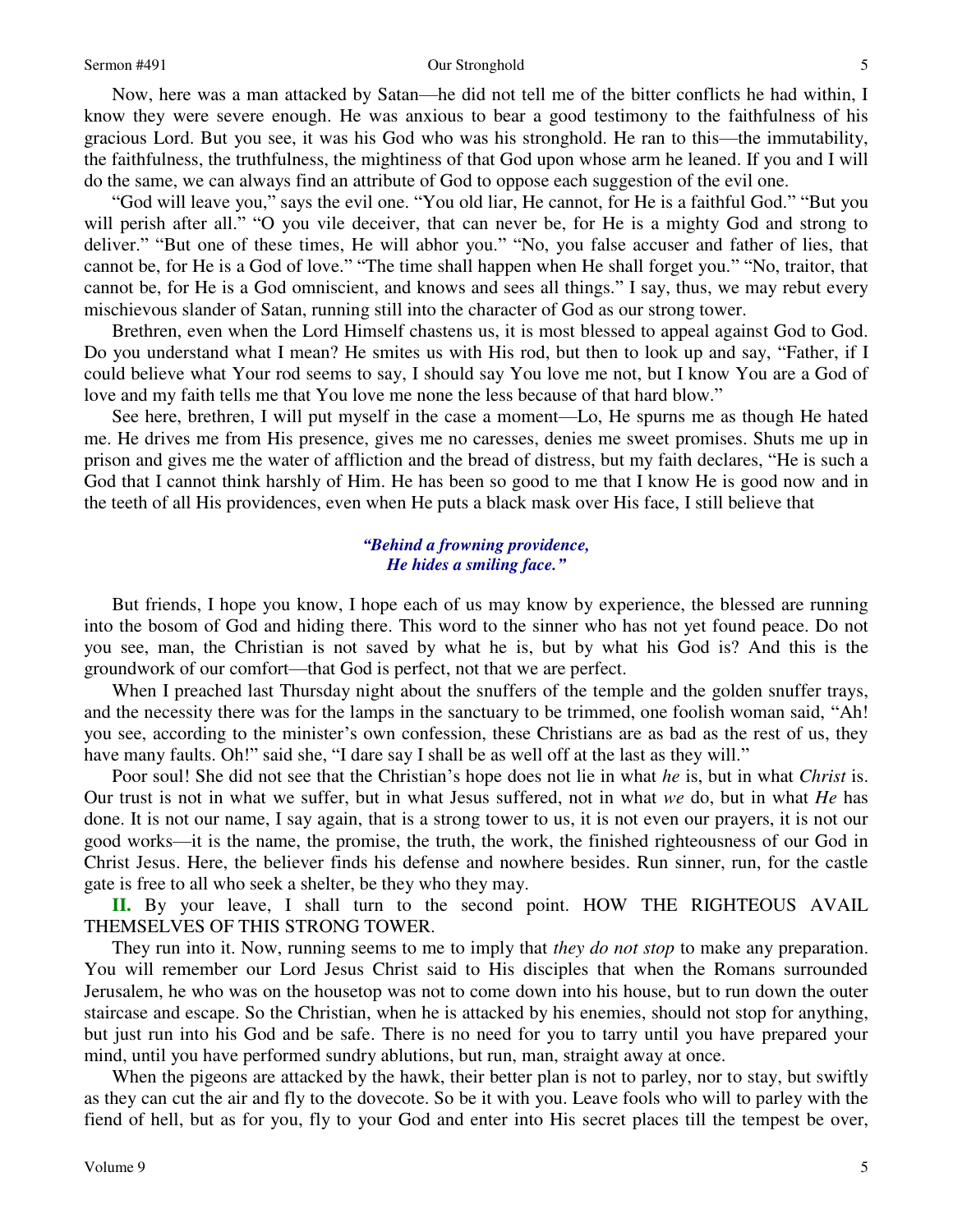past. A gracious hint, this to you anxious souls who are seeking to fit yourselves for Jesus. Away with such legal rubbish, run at once. You are safe in following the good example of the righteous.

This running appears to me to imply that *they have nothing to carry*. A man who has a load, the heavier the load may be, the more will he be impeded in his flight. But the righteous run, like racers in the games, who have thrown off everything, their sins, they leave to mercy, and their righteousness, to the moles and bats. If I had any righteousness I would not carry it, but run to the righteousness of Christ without it, for my own righteousness must be a drag upon me which I could not bear.

Sinners, I know, when they come to Christ, want to bring tons of good works, wagon loads of good feelings, and fitnesses, and repentings, and such like, but the righteous do no such thing. They just foreswear everything they have of their own, and count it but dross and dung, that they may run to Christ and be found in Him. Gospel righteousness lies all in Jesus, not in the believer.

It seems to me too, that this expression not only implies a want of preparation and having nothing to carry, but it implies that *fear quickens them*. Men do not *run* to a castle unless they are afraid. But when the avenger of death is close behind, then swiftly they fly.

It is marvelous how godly fear helps faith. There is a man sinking there in the river. He cannot swim, he *must* be drowned! See! See he is going down! We push him a plank—with what a clutch he grasps it, and the more he is convinced that he has no power to float, the more firmly does he grip at this one hope. Fear may even drive a man, I say, to faith and lend him wings to fly, where else he might have crept with laggard feet. The fight is the flight of fear, but the refuge is the refuge of faith. O, sinner, if the righteous fly, what ought your pace to be?

Again, it seems to me that *there is great eagerness here,* as if the Christian did not feel safe till he had entered into his God. As the stag pursued by the hounds quickens its flight by reason of the baying of the dogs, as the clamor grows louder and louder, see how the stag leaps from crag to crag, dashes through the stream, flies over yonder hill, is lost in yonder brake, and soon springs through the valley.

So the Christian flies to his dear God for safety, when the hounds of hell and the dogs of temptation are let loose against him. Eagerness! Where indeed shall the like be found? "As the hart pants after the water brooks, so pants my soul after You, O God. My soul thirsts for God, for the living God: when shall I come and appear before God?" O convinced sinner, what should your eagerness be if thus the righteous pant for God?

Brethren, I may add here, that there is an *absence of all hesitation*. He runs. You know, if we want somebody to help us, we put our hand to our brow and consider, "Let us see, where shall we go? I am in great straits, to whom shall I fly? Who will be the best friend to me?" The righteous never ask that question, at least when they are in a right mind they never do.

But the moment their trouble comes they run at once to their God, for they feel that they have full permission to repair to Him. And again, they feel they have nowhere else to fly. "To whom, or where should I go, if I could turn from You," is a question which is its own answer. Then understand, in our text there is eagerness, the absence of all hesitation, there is fear and yet there is courage. There is no preparation, there is the flinging aside of every burden. "The righteous runs into his high tower and is safe."

Beloved, I will leave that point, when I have said, please remember that when a man gets into a castle, he is safe because of the impregnability of the castle. He is not safe because of the way in which he entered into the castle. You hear some man inside saying, "I shall never be hurt, because I came into the castle the right way." You will tell him, "No, no, no, it is not the way you came into the castle, but the castle itself is our defense."

So some of you may be thinking, "I do come to Christ, but I am afraid that I do not come aright." But it is not *your coming,* it is Christ that saves you. If you are in Christ, I do not care a pin how you got in, for I am sure you could not get in except by the door. If you are once in, He will never throw you out. He will never drive away a soul that comes unto Him, for any reason whatsoever. Your safety does not lie in how you came, for in very truth, your safety is in Him. If a man should run into a castle and carry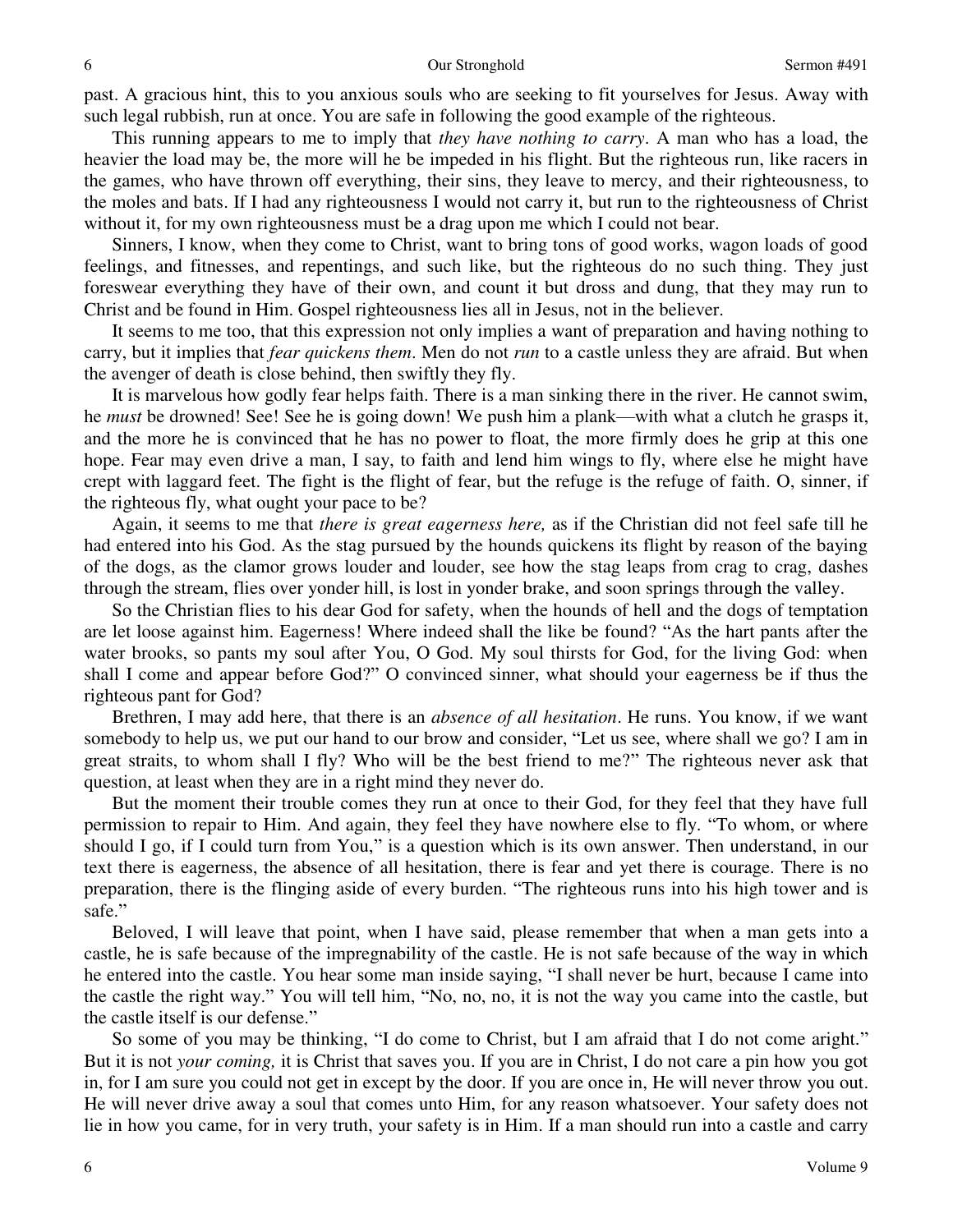all the jewels of a kingdom with him, he would not be safer because of the jewels, and if another man should run in with hardly a fresh suit of clothes with him, he would not be any the more in danger because of his raggedness.

It is the castle, it is the castle, not the man. The solid walls, the strong bastions, the frowning ramparts, the mighty munitions, these make up the defense, not the man, nor the man's wealth, nor the way the man came. Beloved, it is most true that salvation is of the Lord and whosoever shall look out of self tonight, whosoever shall look to Christ only, shall find Him to be a strong tower, he may run into his Lord and be safe.

**III.** And now, for our third and closing remark. You that have Bibles with margins, just look at them. You will find that the second part of the text is put in the margin thus, "The righteous runs into it, and is set aloft." Our first rendering is, "The righteous runs into it, and is safe"—there is the matter of fact. The other rendering is, "He is set aloft"—there is the matter of joyous experience*.*

**1.** Now, first, let us see to the *matter of fact*. The man who is sheltered in his God—a man that dwells in the secret places of the tabernacle of the Most Host, who is hidden in His pavilion and is set upon a rock, he is safe, for, first, *who can hurt him*? The Devil? Christ has broken his head. Life? Christ has taken his life up to heaven, for we are dead and "our life is hid with Christ in God." Death? No. The last enemy that *shall be destroyed* is death. "O death, where is your sting? O grave, where is your victory?" The law? That is satisfied and it is dead to the believer, and he is not under its curse.

Sin? No, that cannot hurt the believer, for Christ has slain it. Christ took the believer's sins upon Himself and therefore they are not on the believer any more. Christ took the believer's sins and threw them into the Red Sea of His atoning blood. The depths have covered them, not one of them is left. All the sin the believer has ever committed is now blotted out and a debt that is cancelled can never put a man in prison. A debt that is paid, let it be never so heavy, can never make a man an insolvent—it is discharged, it has ceased to be.

"Who shall lay anything to the charge of God's elect? It is God that justifies. Who is he who condemns? It is Christ that died, yea, rather, that is risen again, who is even at the right hand of God, who also makes intercession for us." Who can harm us? Let him have permission to do what he will, what is there that he can do?

*Who, again, has the power to reach us?* We are in the hand of Christ. What arrow shall penetrate His hands to reach our souls? We are under the skirts of Deity. What strength shall tear away the mantle of God to reach His beloved? Our names are written on the hands of Jesus, who can erase those everlasting lines? We are jewels in Immanuel's crown. What thievish fingers shall steal away those jewels? We are in Christ. Who shall be able to rend us from His innermost heart? We are members of His body, who shall mutilate the Savior? "I bore you," says God, "as on eagles' wings." Who shall smite through the breast of the Eternal One, heaven's great eagle? He must first do it before he can reach the eaglets, the young sons of God, begotten unto a lively hope. Who can reach us? God interposes, Christ stands in the way, and the Holy Spirit guards us as a garrison.

Who shall stand against the omnipotent? Tens of thousands of created powers must fall before Him, for in the Lord JEHOVAH is everlasting strength. *What weapon is there that can be used against us?*  Shall they kill us? Then we begin to live. Shall they banish us? Then, we are but nearer to our home. Shall they strip us? How can they rend away the garment of imputed righteousness? Shall they seize our property? How can they touch our treasure since it is all in heaven? Shall they scourge us? Sweet shall be the smart when Christ is present with us. Shall they cast us into a dungeon? Where shall the free spirit find a prison? What fetters can bind the man who is free in Christ? Shall the tongue attack us? Every tongue that rises against us in judgment we shall condemn. I know not what new weapon can be formed, for certain it is that the anvil of the church has broken all the hammers that were ever used to smite it and remains uninjured still. The believer is—he must be safe.

I said this morning that if the believer in Christ be not saved forever, then, beloved, there is no meaning whatever in God's Word. And I say it once again and I say it without any word of apology for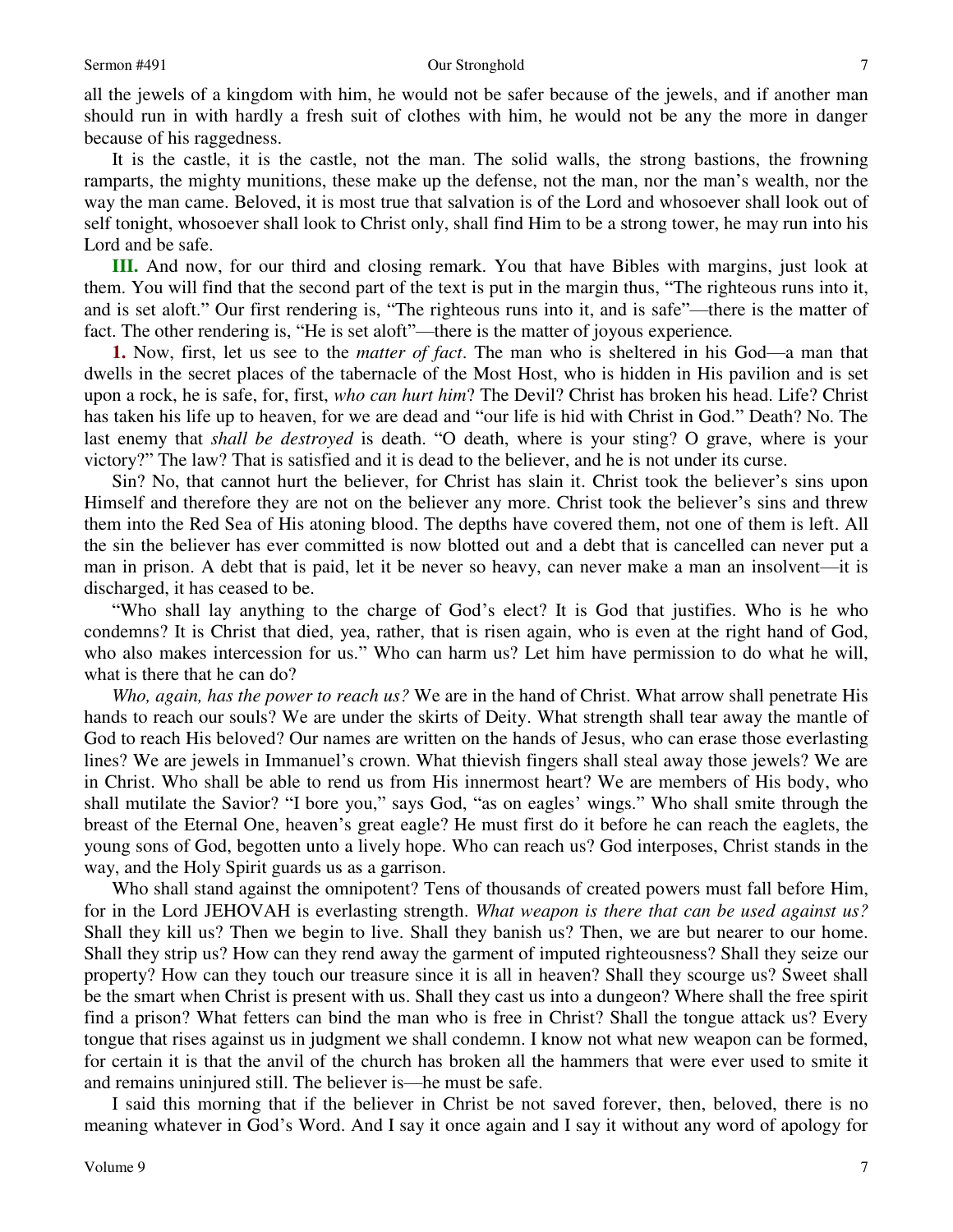so doing, I could never receive that book as the book of God at all, if it could be proved to me that it did not teach the doctrine of the safety of those who trust in Christ. I could never believe that God would speak in such a manner as to make tens of thousands of us, yea, millions of us, believe that He would keep us and yet after all, He should cast us away. Nor do I believe that He would use words which, to say the very least, seem to teach final perseverance if He had not intended to teach us the doctrine.

All the Arminian divines that ever lived cannot prove the total apostasy of believers. They can attack some other points of the Calvinistic doctrine. There are some points of our form of doctrine which apparently are far more vulnerable. God forbid we should be so foolish as to deny that there are difficulties about every system of theology, but about the perseverance of the saint, there is no difficulty. It is as easy to overthrow an opponent here as it would be to pierce with a spear through a shield of pasteboard. Be you confident, believer, that this is God's truth, that they who trust in God shall be as Mount Zion which shall never be removed, but abides forever.

**2.** But now we conclude by noticing that our text not only teaches us our safety, but *our experience of it*. "He shall set him up aloft." The believer in his high days, and they ought to be every day, is like an eagle perched aloft on a towering crag. Yonder is a hunter, down below, who would desire to strike the royal bird. He has his rifle with him, but his rifle would not reach one third of the way. So the royal bird looks down upon him. He sees him load, and prime, and aim, and looks in quiet contempt on him, not intending even to take the trouble to stretch one of his wings. He sees him load again, hears the bullet down below, but he is quite safe, for he is up aloft.

Such is the faithful Christian's state before God. He can look down upon every trial and temptation, upon every adversary and every malicious attack, for God is his strong tower and "he is set up aloft."

When some people go to the newspaper and write a very sharp, bitter, and cutting letter against the minister, "Oh!" think they, "how he will feel that. How that will cut him to the quick!" And yet, if they had seen the man read it through, double it up, and throw it into the fire, saying, "What a mercy it is to have somebody taking notice of me."

If they could see the man go to bed and sleep all the better because he thinks he has had a high honor conferred on him for being allowed to be abused for Christ, surely they would see that their efforts are only "hate's labor lost." I do not think our enemies would take so much trouble to make us happy, if they knew how blessed we are under their malice. "You have prepared a table before me in the presence of my enemies," said David.

Some soldiers never eat so well as when their enemies are looking on—for there is a sort of gusto about every mouthful which they eat, as they seem to say, "Snatched from the jaw of the lion, and from the paw of the bear, and in defiance of you all, in the name of the Most High God, I feast to the full and then set up my banner." The Lord sets His people up aloft.

There are many who do not appear to be much up aloft. You meet them in the corn market and they say, "Wheat does not pay as they used to. Farming is no good to anybody." Hear others, after those gales, those violent gales, when so many ships have gone down, say, "Ah! you may well pity us poor fellows that have to do with shipping, dreadful times these, we are all sure to be ruined." See many of our tradesmen, "This Exhibition has given us a little spurt, but as soon as this is over there will be nothing doing, trade never was so dull." Trade has been dull ever since I have been in London and that is nine years! I do not know how it is, but our friends are always losing money, yet they get on pretty comfortably. Some I know began with nothing and they are getting pretty rich now, but it is all with losing money, if I am to believe what they tell me.

Surely this is not sitting up aloft. Surely this is not living up on high. This is a low kind of life for a child of God. We would not have liked to see the Prince of Wales in his boyhood playing with the children in the street and I do not suppose you would like to see him now among coal heavers at a wrestling match. Nor should the child of God be seen pushing and grasping as if this world were all, always using that muckrake to scrape together the things of this world. Instead of, in full satisfaction, being content with such things as he has, for God has said, "I will never leave you nor forsake you."